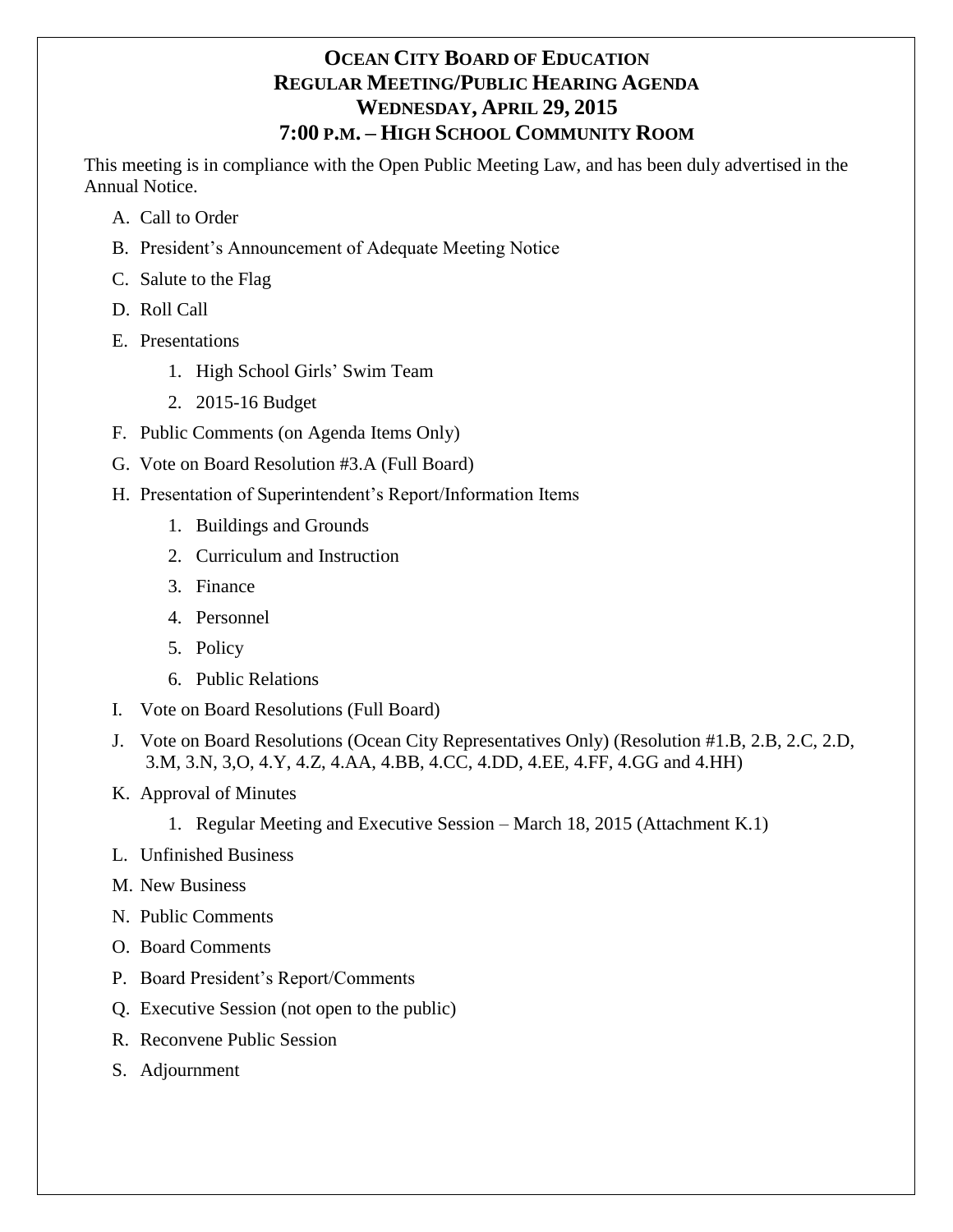#### **OFFICE OF THE**

#### **SUPERINTENDENT OF SCHOOLS**

**TO:** Ocean City Board of Education **FROM: Dr. Kathleen Taylor, Superintendent of Schools RE:** April 29, 2015 Regular Board Meeting/Public Hearing

**MOTION:** Based on the recommendation of the Superintendent of Schools, the following resolutions are presented for formal approval by the Board of Education.

#### **3. Finance**

#### **Public Hearing on the Proposed 2015-16 Budget**

#### **PUBLIC COMMENTS ON THE BUDGET:**

A. Final Budget 2015-16 School Year – roll call vote The Board adopts the final budget of the Ocean City Board of Education for the school year 2015-16.

BE IT RESOLVED: That the Ocean City Board of Education hereby adopts the final budget for the school year 2015-16 as follows:

|                                              | <b>Budget</b>   | <b>Local Tax Levy</b> |
|----------------------------------------------|-----------------|-----------------------|
| A. General Fund Budget Amount                | \$41,025,294.00 | \$21,965,332.00       |
| <b>B.</b> Special Revenue Fund Budget Amount | \$678,056.00    | \$0.00                |
| C. Debt Service Fund Budget Amount           | \$2,925,108.00  | \$2,591,509.00        |
| <b>Total Base Budget</b>                     | \$44,628,458.00 | \$24,556,841.00       |

BE IT FURTHER RESOLVED: That the Ocean City Board of Education Policy for Travel and Expenses and N.J.A.C. 6A:23A-7.3 provides that the Board of Education shall establish in the annual school budget a maximum expenditure amount that may be allotted for such travel and expense reimbursement for the 2015-16 school year,

BE IT FURTHER RESOLVED: That the Ocean City Board of Education hereby establishes the school district travel maximum for the 2015-16 school year at the sum of \$35,000.

BE IT FURTHER RESOLVED: That \$400,000.00 be withdrawn from the Capital Reserve Account to be utilized in the Primary School Renovations Project.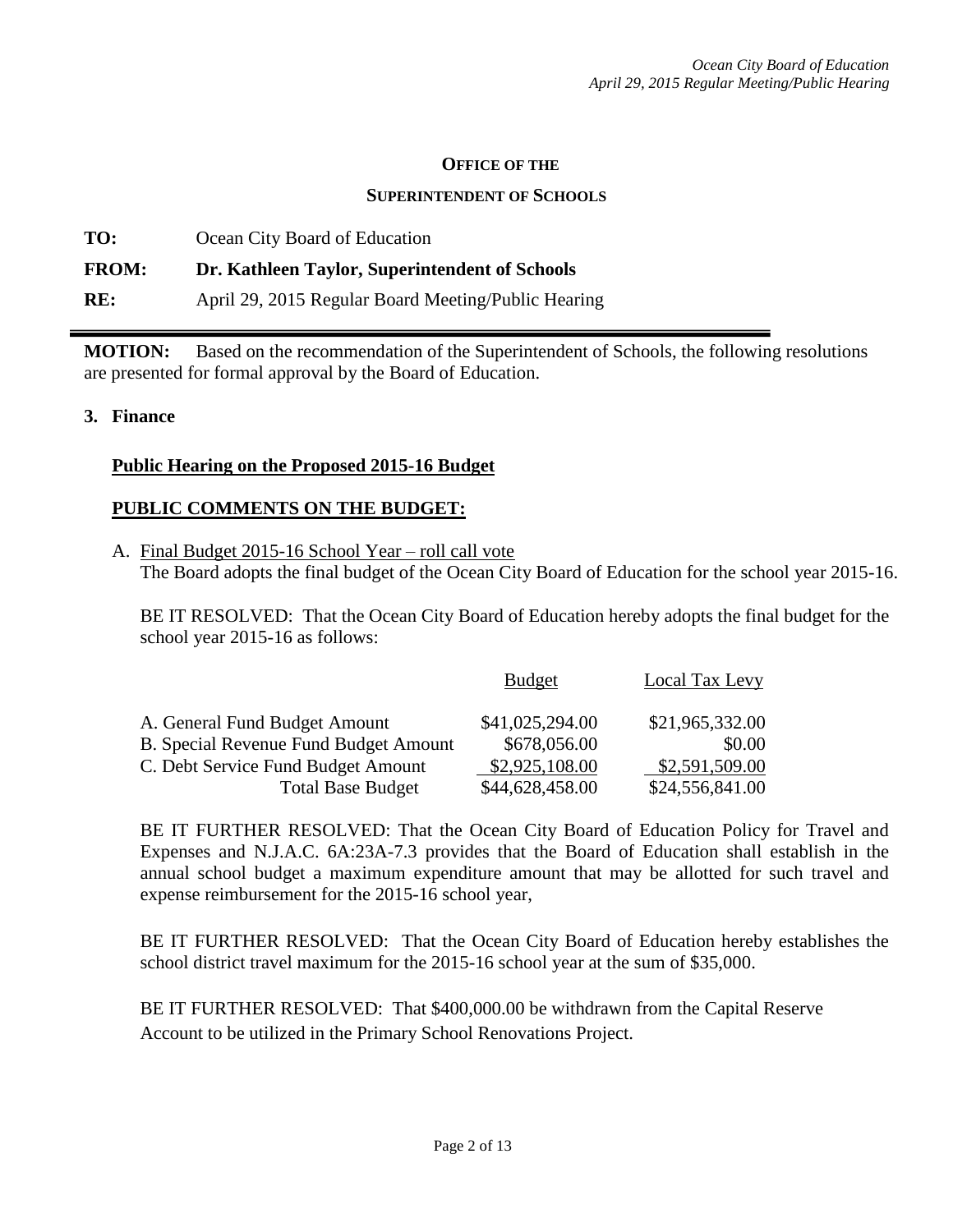## **1. Buildings and Grounds**

### A. Use of Facilities

The Board approves the following requests for the use of the High School:

| Requested By: | Ocean City PTA                                                     |
|---------------|--------------------------------------------------------------------|
| Use:          | Fundraiser                                                         |
| Date/Times:   | May 1, 2015 (Fri), 2:30PM-3:00PM                                   |
| Room:         | Main Lobby                                                         |
| Fee:          | No charge                                                          |
| Requested By: | Exchange Club of Ocean City                                        |
| Use:          | Practice for Miss Ocean City Pageant                               |
| Date/Times:   | August 3-6, 2015 (Mon-Thurs), 5:00PM-9:00PM                        |
|               | August 8, 2015 (Sat), 11:00AM-4:00PM                               |
| Rooms:        | Cafeteria and Classrooms G013, G105, B111 for August 3-6, 2015 and |
|               | Community Room for August 8, 2015                                  |
| Fee:          | No charge                                                          |

#### B. Use of Facilities **(Ocean City Representatives Only)**

|               | The Board approves the following requests for the use of the Intermediate School: |
|---------------|-----------------------------------------------------------------------------------|
| Requested By: | Ocean City PTA                                                                    |
| Use:          | <b>Family Movie Night</b>                                                         |
| Date/Times:   | May 29, 2015 (Fri), 6:00PM-10:00PM                                                |
| Room:         | <b>Outside Basketball Courts</b>                                                  |
| Fee:          | No charge                                                                         |
| Requested By: | Ocean City Premier Girls' Softball/USSSA                                          |
| Use:          | Softball Tournament                                                               |
| Dates/Times:  | June 20, June 21, July 11 and July 12, 2015 (Sat & Sun), 7:00AM-8:00PM            |
| Rooms:        | Softball/Baseball Field                                                           |
| Fee:          | \$1,680.00                                                                        |
| Requested By: | Ocean City Junior Wrestling                                                       |
| Use:          | <b>Summer Wrestling Program</b>                                                   |
| Date/Times:   | June 30, 2015-August 13, 2015 (Tues & Thurs), 6:00PM-8:00PM                       |
| Room:         | Multi-Purpose Room                                                                |
| Fee:          | No charge                                                                         |

## Informational Items

## Fire Drills

| Ocean City High School                        | March 30, 2015 |
|-----------------------------------------------|----------------|
| Ocean City Intermediate School March 17, 2015 |                |
| Ocean City Primary School                     | March 23, 2015 |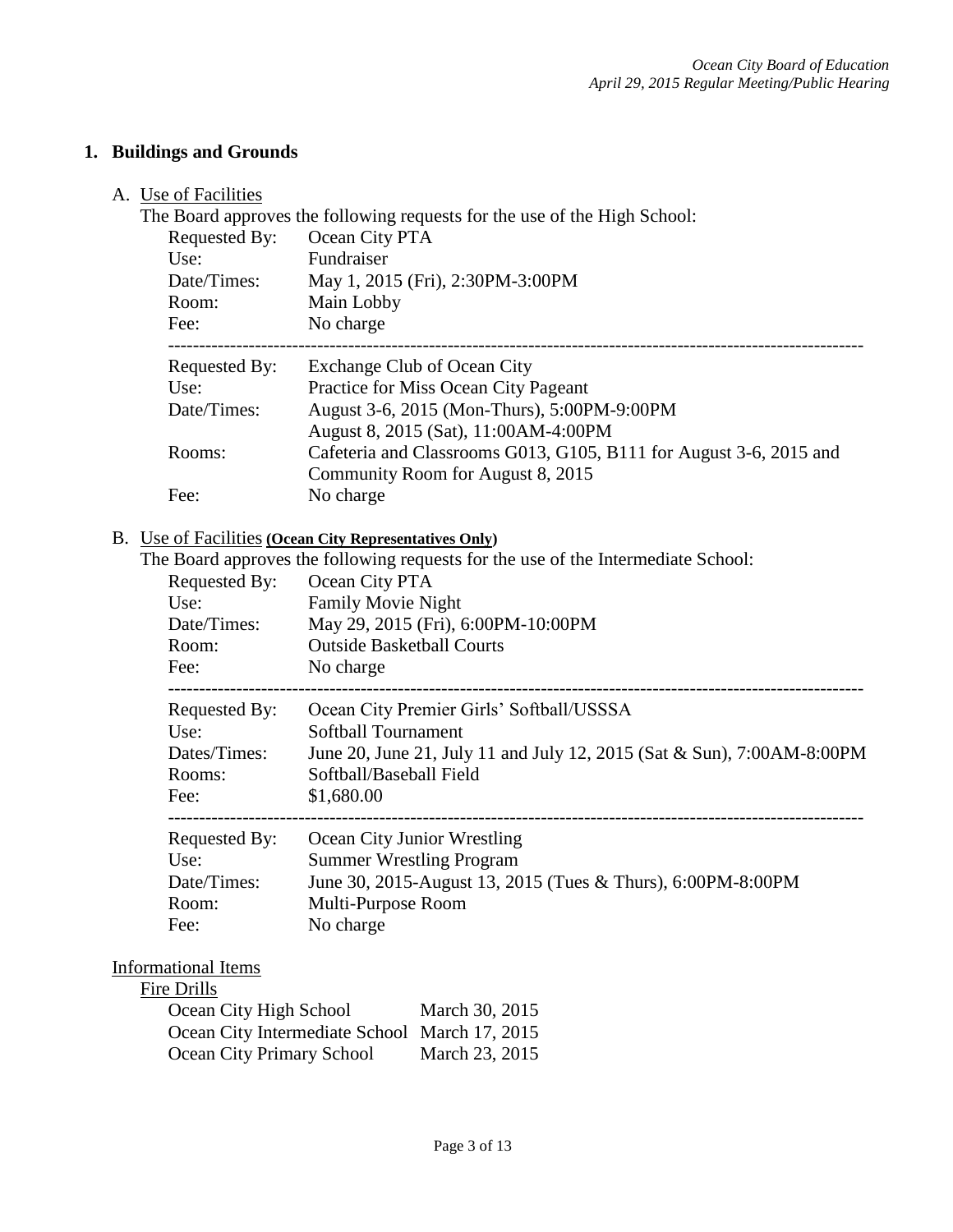| <b>Security Drills</b>                        |                |
|-----------------------------------------------|----------------|
| Ocean City High School                        | March 25, 2015 |
| Ocean City Intermediate School March 31, 2015 |                |
| Ocean City Primary School                     | March 24, 2015 |

- Discussion
- Buildings and Grounds Committee Report Mr. Oves, Chairperson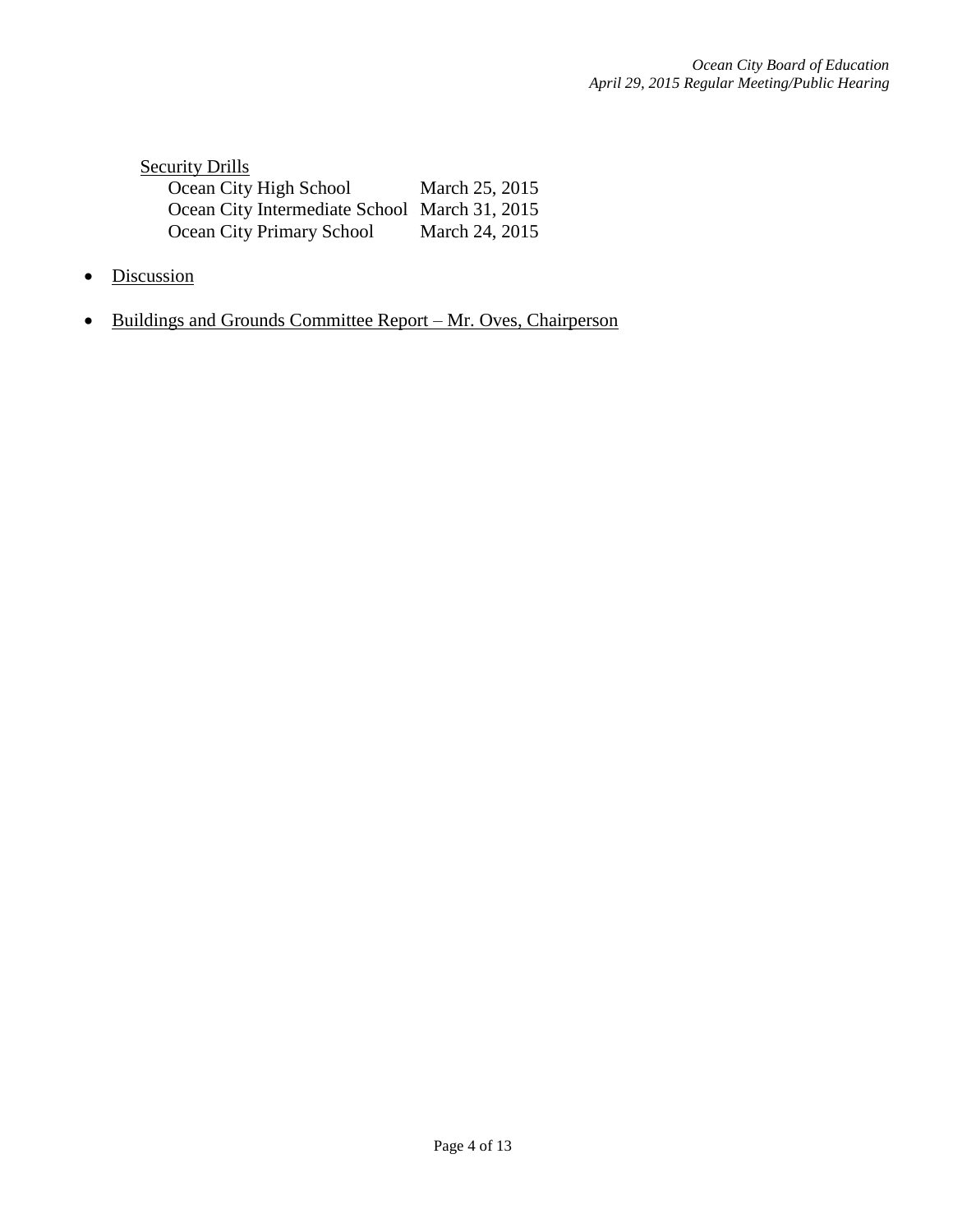## **2. Curriculum and Instruction**

- A. High School Field Trip Request (Attachment #2.A) The Board approves the attached High School Field Trip list.
- B. Intermediate School Field Trip Request (Attachment #2.B) **(Ocean City Representatives Only)** The Board approves the attached Intermediate School Field Trip list.
- C. Primary School Field Trip Request (Attachment #2.C) **(Ocean City Representatives Only)** The Board approves the attached Primary School Field Trip list.
- D. Intermediate School Grant Application Submissions **(Ocean City Representatives Only)** The Board authorizes the Intermediate School's submission of one grant application to the Sustainable Jersey for Schools Small Grants Program. The grant would be a capacity building award to help support our Green Team by building green kits for incoming  $4<sup>th</sup>$  grade students to help establish green living in the 2015-16 school year.
- E. Harassment, Intimidation and Bullying (HIB) Case Findings (Attachment #2.E) The Board adopts and approves Harassment, Intimidation and Bullying (HIB) Case Findings as reported in the attached.

Informational Items (Attachments) Out-of-School Suspension Reports for March 2015.

- Discussion
- Curriculum and Student Affairs Committee Report Mrs. McAlister, Chairperson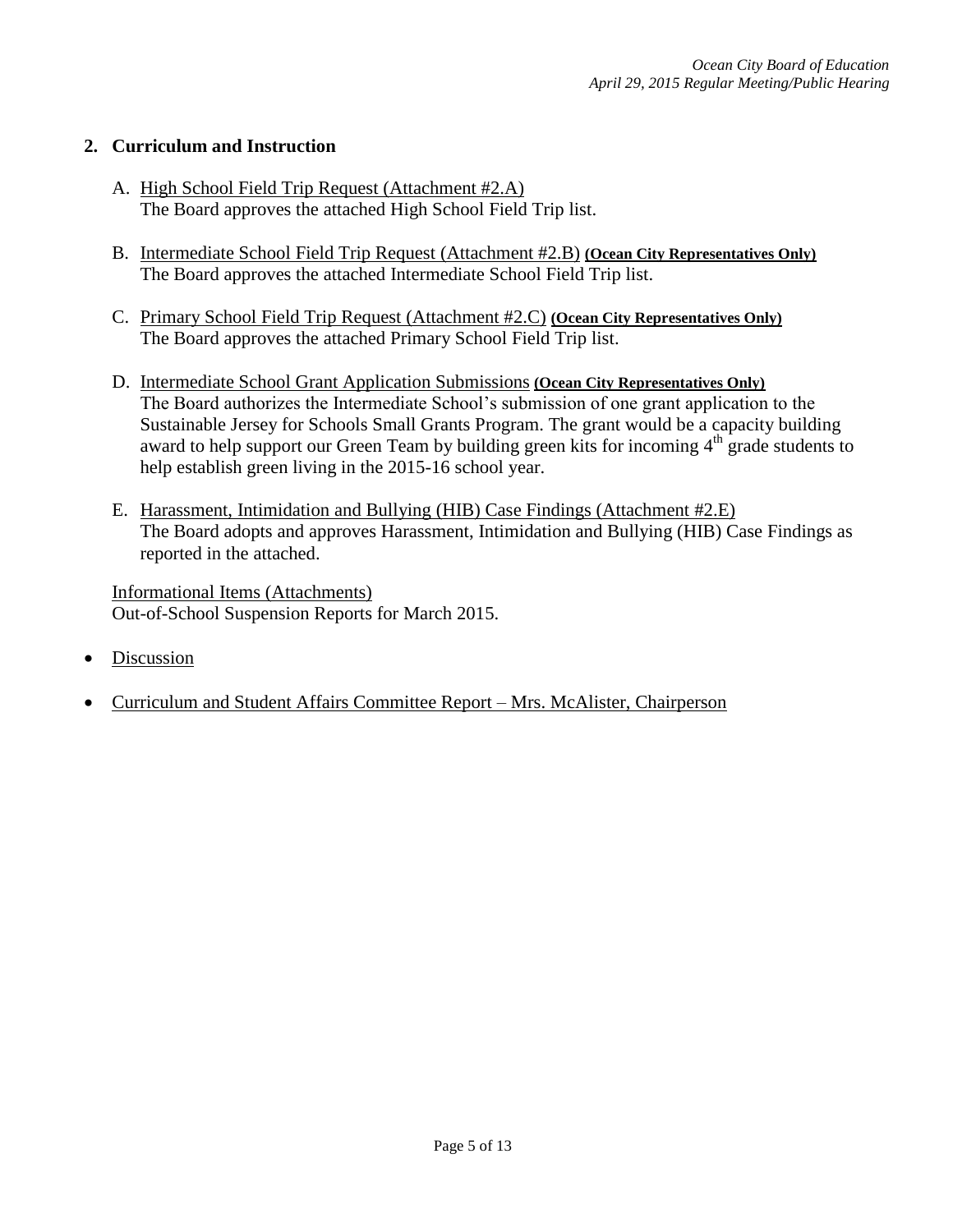### **3. Finance**

- B. Bill List (Attachment #3.B) The Board approves payment of bills for April 2015 in the amount of \$7,594,584.70.
- C. Secretary and Treasurer Reports (Attachment #3.C) The Board approves the Board Secretary's Monthly Financial Report and the Treasurer of School Funds' Report for February 2015 and March 2015.
- D. Line Item Transfers (Attachment #3.D) The Board approves the revenue and appropriation transfers for February 2015 and March 2015. The Board also acknowledges receipt of the State of NJ mandated transfer reconciliation form for February 2015 and March 2015.
- E. Travel & Expense Reimbursement (Attachment #3.E) The Board approves the April 2015 list of Board of Education Members and School District Staff travel and related expense reimbursements.
- F. Food Service Report (Attachment #3.F) The Board accepts the Food Service Monthly Finance Report for February 2015 and March 2015.
- G. Donation

The Board accepts a donation of \$545 from Tammy Bonino, winner of the Golden Spoon Award from Chili for Charity, for the High School Best Buddies Chapter.

- H. Donation (Attachment #3.H) The Board accepts donations in the total amount of \$13,968.30 from the Ocean City Education Foundation for the awarding of mini-grants as per the attached list.
- I. Donation

The Board accepts a donation of \$413.00 from Biggest Loser Contest to go to the Drug Awareness Committee.

J. Additional funding from UT and OC MAC 2014-15

The Board accepts additional funding for the Ocean City High School for the 2014-15 school year from the Upper Township and Ocean City Municipal Alliance Committee (UT & OC MAC) as follows:

Intramural Program \$200.00 Student Coalition Against Tobacco \$200.00

K. Fixed Asset Appraisal Services

The Board approves American Appraisal to provide fixed asset update appraisal services for the 2014-15 school year for the fee of \$7,500.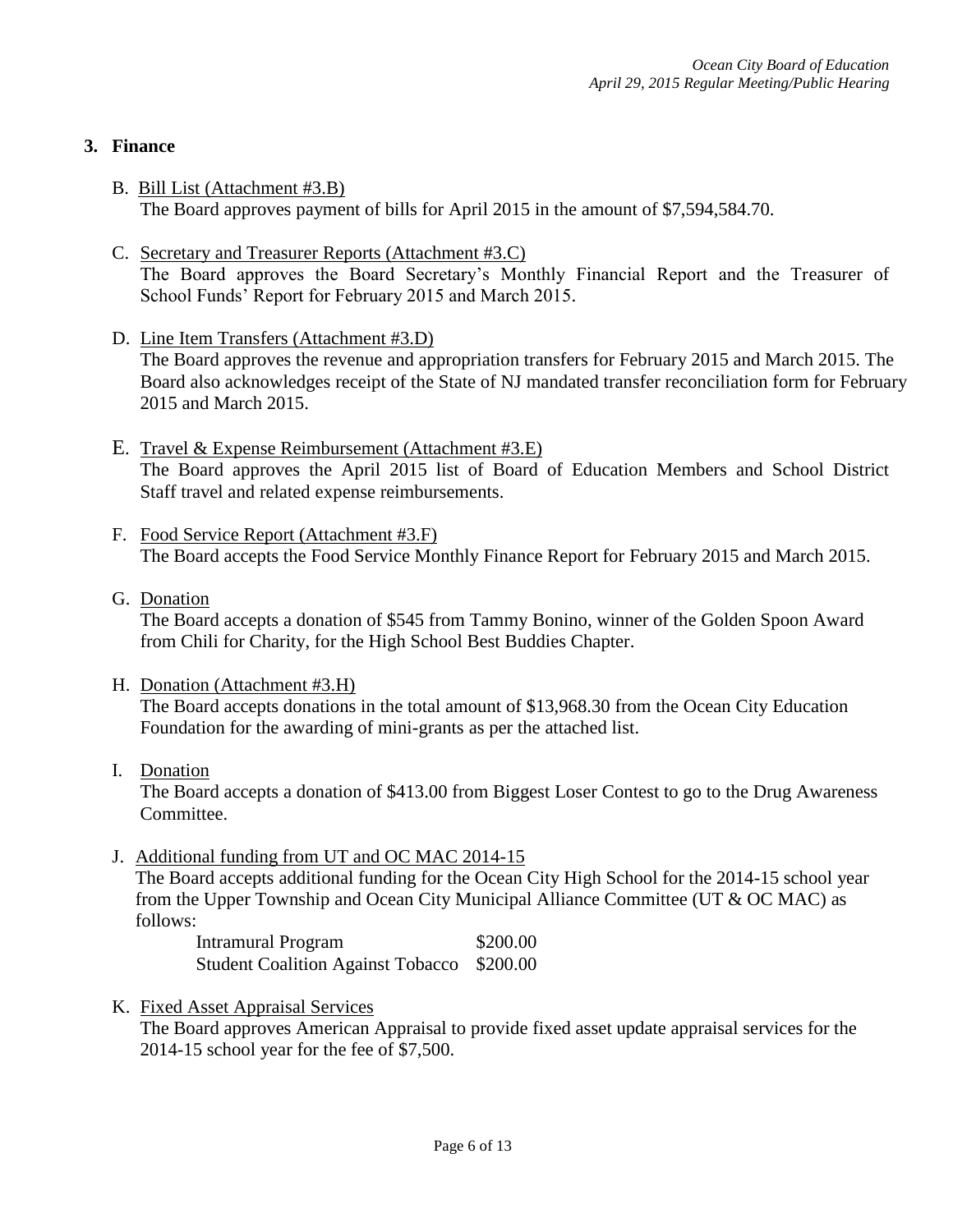- L. Change Order #1 High School Mechanical Upgrades (Attachment #3.L) The Board approves Change Order #1 to Thermal Piping of a credit of \$14,354.09 which incorporates additions against the project contingency allowance.
- M. Change Order #1 Primary School Renovation (Attachment #3.M) **(Ocean City Representatives Only)** The Board approves Change Order #1 to 3R Painting and Contracting Corp. for Exterior Doors Replacement in the amount of \$70,000.
- N. Payment Application #1 to 3R Painting and Contracting Corp. (Attachment #3.N) **(Ocean City Representatives Only)** The Board approves payment Application #1 in the amount of \$60,577 to 3R Painting and

Contracting Corporation for the Primary School Renovations Project as certified by the Board Engineer.

- O. Consultative Services **(Ocean City Representatives Only)** The Board approves Rebecca Hettry-Clay from Autism Spectrum Mandate Services to provide consultative services for a student at no charge to the District.
- Discussion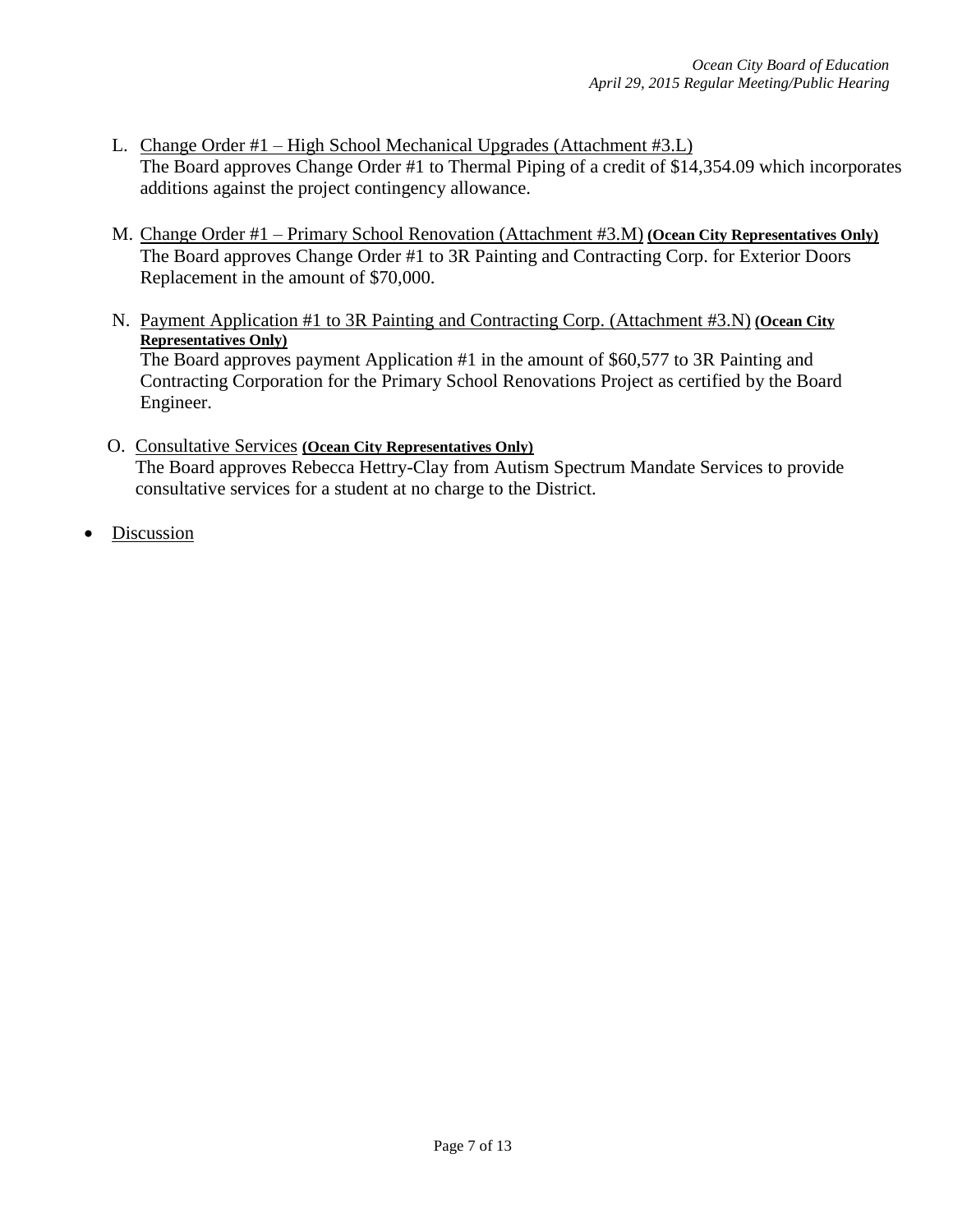- **4. Personnel** (All motions are upon Superintendent's recommendation:)
	- A. Substitutes (Attachment #4.A) roll call vote The Board approves the attached criminal history approved/HIB trained substitutes for the 2014-15 school year.
	- B. High School Co-Curricular Sponsor and Stipend roll call vote The Board approves Scott Breiner to provide piano services for the High School spring concert at a stipend not to exceed \$350, paid from ticket sales.
	- C. High School Aide and Stipend roll call vote The Board approves Bruce Twiggs, Special Education Aide, to accompany a student to a sporting activity 2-3 days per week, at a stipend of \$15 per hour, not to exceed 9 hours per week.
	- D. High School Summer Employment and Stipends (Attachment #4.D) roll call vote The Board approves the attached High School summer employment and stipends for curriculum writing/professional development/departmental work.
	- E. High School Extended School Year Teachers, Aides, and Stipends (Attachment #4.E) roll call vote The Board approves the attached High School extended school year teachers, aides, and stipends, for summer 2015.
	- F. High School Coaches and Stipends (Attachment #4.F) roll call vote The Board approves the attached High School fall and winter coaches and stipends for the 2015-16 school year.
	- G. Leave of Absence District Supportive Staff (Attachment #4.G) roll call vote The Board approves employee #2345, a paid administrative leave, effective  $\frac{1}{2}$  day March 26, 2015 through May 1, 2015.
	- H. Revised Leaves of Absence District Supportive Staff (Attachment #4.H) roll call vote The Board approves the employee #1898, a revised unpaid leave of absence, extended through June 30, 2015.
	- I. Revised Leaves of Absence High School Certificated Staff (Attachment #4.I) roll call vote The Board approves the following revised leaves of absence: Employee #1369, a revised paid leave of absence, extended through ½ day May 1, 2015.

Employee #2505, a revised paid leave of absence, effective April 21, 2015 through June 16, 2015.

J. Revised Leaves of Absence – High School Supportive Staff (Attachment #4.J) – roll call vote The Board approves employee #3394 a revised paid leave of absence, effective  $\frac{1}{2}$  day April 20, 2015 through June 2, 2015, a revised unpaid FMLA leave of absence, effective June 3, 2015 through June 21, 2015, and a revised unpaid FMLA/NJFLA leave of absence effective June 22, 2015 through June 30, 2015.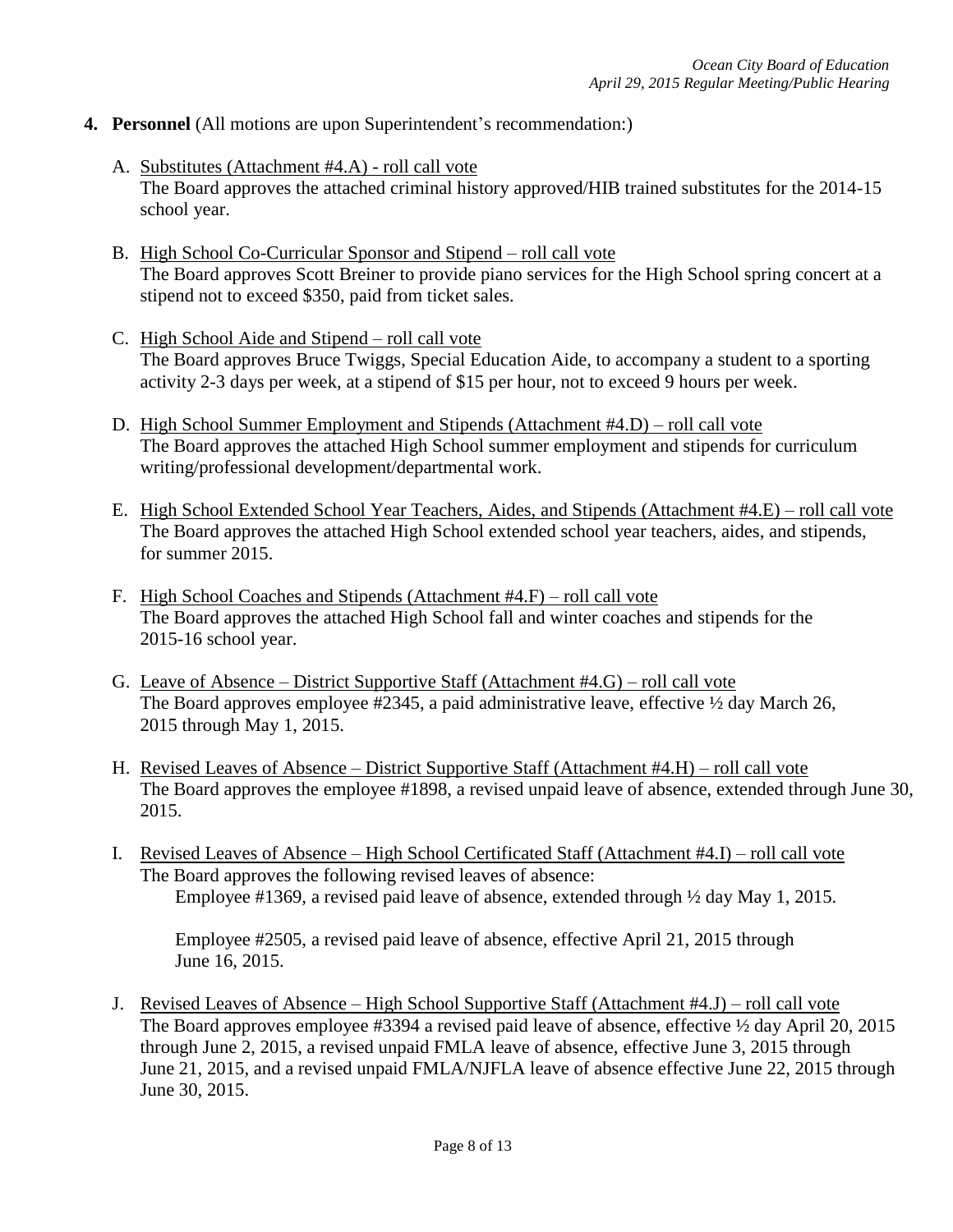- K. Short-Term Leave Replacement District Supportive Staff roll call vote The Board approves Mary Baldini, District short-term leave replacement Special Education Aide, effective May 4, 2015 through June 30, 2015, at \$14.84 per hour, 7 hours per day.
- L. Short-Term Leave Replacement High School Certificated Staff roll call vote The Board approves Marcia Vogel, High School short-term leave replacement Teacher of Mathematics, effective April 30, 2015 through June 16, 2015, at a stipend of \$160 per diem.
- M. Short-Term Leave Replacement High School Supportive Staff roll call vote The Board approves Diane McManus, High School short-term leave replacement Nurse's Aide, effective May 4, 2015 through June 30, 2015, at a salary of \$31,276 (pro-rated), step 1.
- N. Extended Leave Replacement High School Certificated Staff roll call vote The Board extends William Boyle, High School leave replacement Assistant Principal, through on or before June 30, 2015 at a stipend of \$300 per diem.
- O. District Certificated Staff Retirement roll call vote The Board accepts with deep regret the retirement of Dr. Ellen Wright, Learning Disabilities Teacher/Consultant, effective as of July 1, 2015, along with Dr. Wright's resignation for CST summer 2015 work.
- P. District Supportive Staff Retirement roll call vote The Board accepts with deep regret the retirement of Laura Thomas, Superintendent's Secretary, effective as of July 1, 2015.
- Q. Certificated Staff New Employment School Business Administrator/Board Secretary (Attachment #4.Q) – roll call vote With the Executive County Superintendent's approval, the Board approves the contract and employment of Timothy E. Kelley, School Business Administrator/Board Secretary, effective July 1, 2015 through June 30, 2016, at a salary of \$135,000, with additional shared services stipends of \$3,500 for Corbin City School District and \$10,000 for Sea Isle City School District.
- R. New Job Description (Attachment  $#4 \cdot R$ ) roll call vote The Board approves the attached job description for High School Guidance Counselor (College & Career).
- S. Tenure District and High School Certificated Staff roll call vote The Board approves the granting of tenure to the following District and High School certificated staff, effective September 1, 2015: Christopher Banks, Guidance Counselor Laurie Casteen, Speech Therapist

Amy DePasquale, Teacher of English Alyssa Preis, Teacher of Health and Physical Education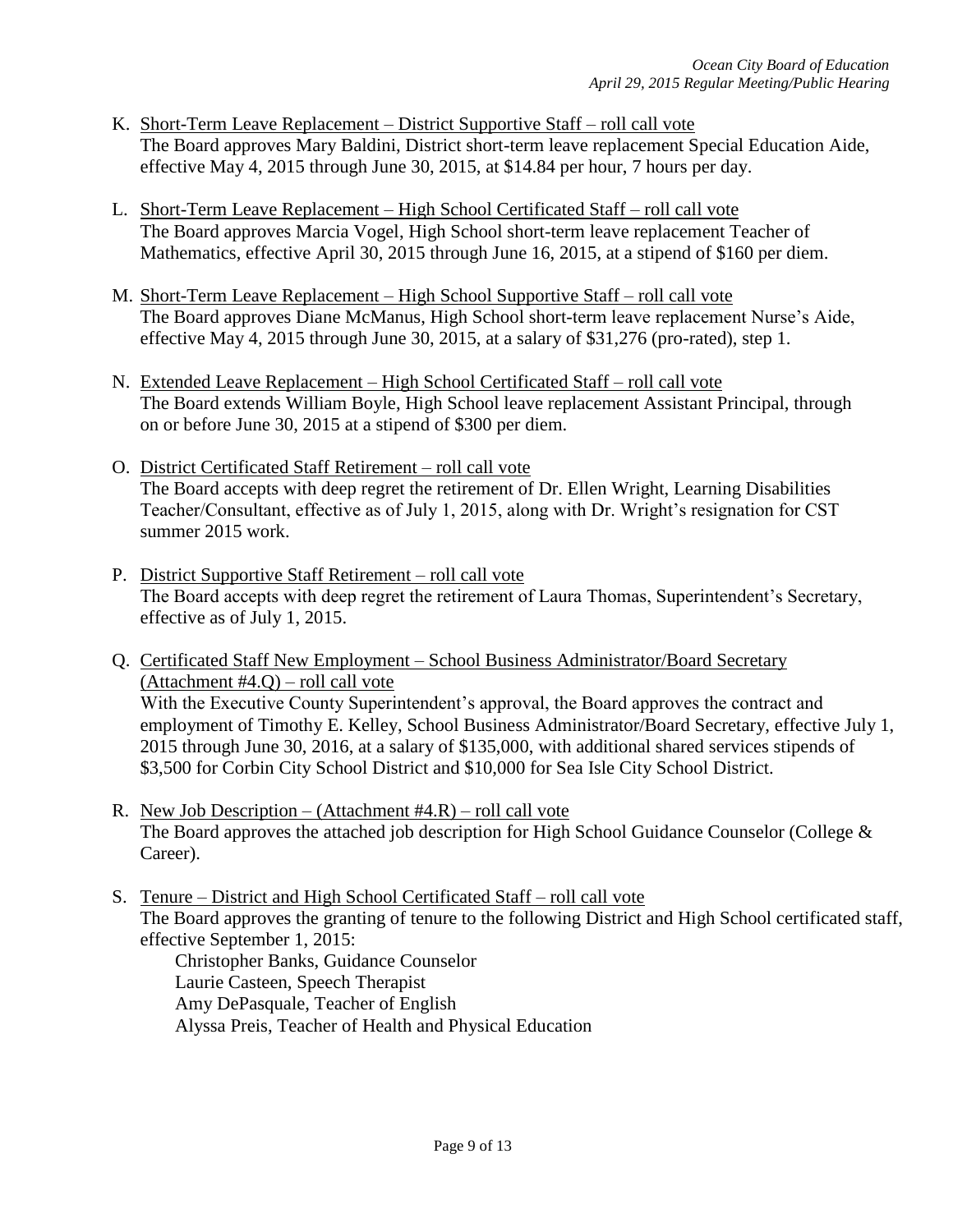- T. District and High School Administrative Staff and Salaries\* (Attachment #4.T) roll call vote The Board approves the attached District and High School administrative staff and their salaries for the 2015-16 school year.
- U. District and High School Certificated Staff and Salaries (Attachment #4.U) roll call vote The Board approves the attached District and High School certificated staff and their salaries for the 2015-16 school year.
- V. District and High School Supportive Staff and Salaries\* (Attachment #4.V) roll call vote The Board approves the attached District and High School supportive staff and their salaries for the 2015-16 school year.
- W. Non-Affiliated Managers and Salaries\* (Attachment #4.W) roll call vote The Board approves the attached non-affiliated managers and their salaries for the 2015-16 school year.
- X. Non-Affiliated Employees and Salaries\* (Attachment #4.X) roll call vote The Board approves the attached non-affiliated employees and their salaries for the 2015-16 school year.
- Y. Tenure Primary School Certificated Staff roll call vote **(Ocean City Representatives Only)** The Board approves the granting of tenure to the following Primary School certificated staff, effective September 1, 2015:

Joel Dougan, Guidance Counselor Danielle Landi, Elementary School Teacher

- Z. Intermediate and Primary Schools' Administrative Staff and Salaries\* (Attachment #4.Z) roll call vote **(Ocean City Representatives Only)** The Board approves the attached Intermediate and Primary Schools' administrative staff and their salaries for the 2015-16 school year.
- AA. Intermediate and Primary Schools' Certificated Staff and Salaries (Attachment #4.AA) roll call vote **(Ocean City Representatives Only)** The Board approves the attached Intermediate and Primary Schools' certificated staff and their salaries for the 2015-16 school year.
- BB. Intermediate and Primary Schools' Supportive Staff and Salaries\* (Attachment #4.BB) roll call vote **(Ocean City Representatives Only)** The Board approves the attached Intermediate and Primary Schools' supportive staff and their salaries for the 2015-16 school year.

\*pending negotiations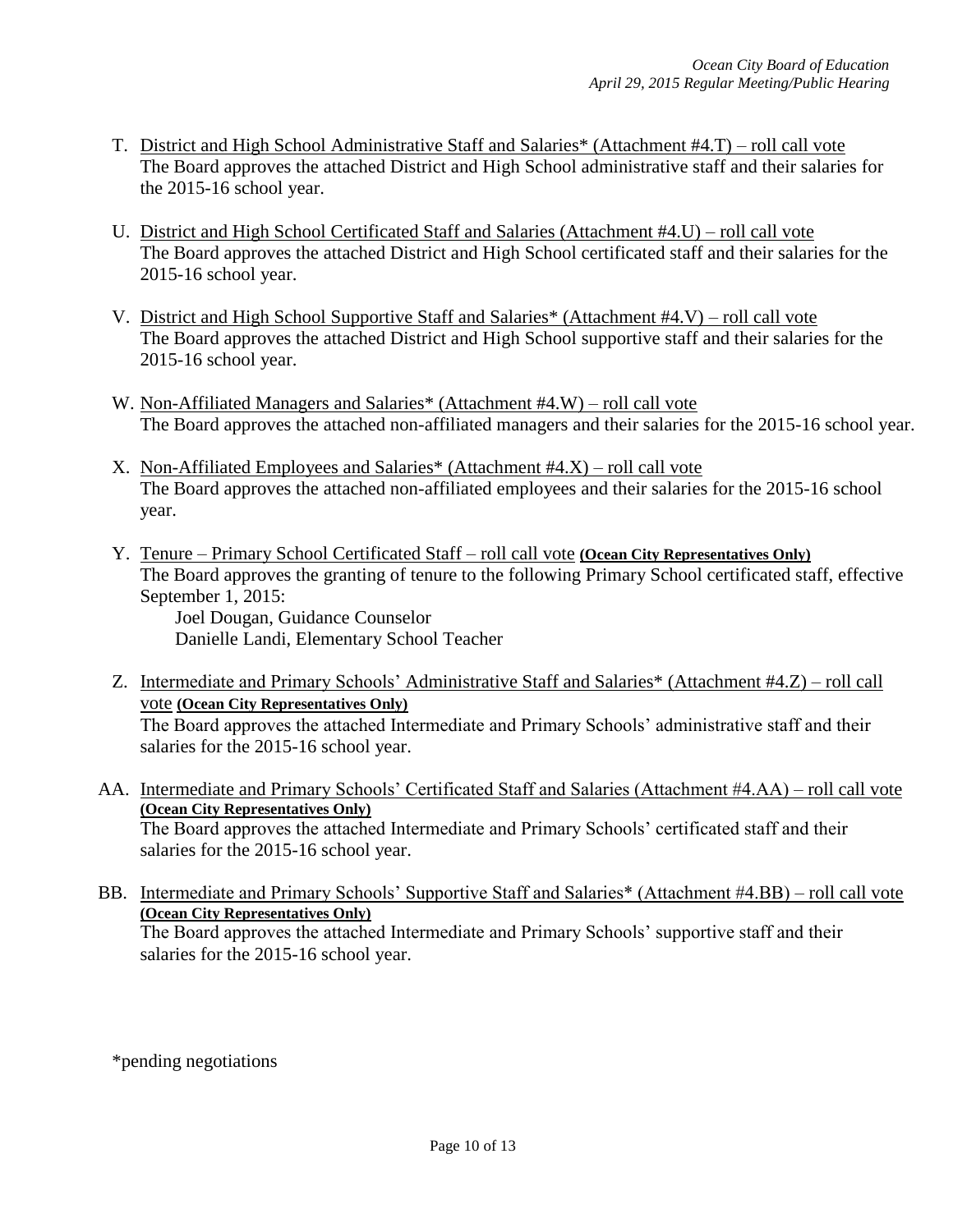CC. 21st Century Challenge Summer Program Teachers and Stipends – roll call vote **(Ocean City Representatives Only)** The Board approves the following  $21^{st}$  Century Challenge Program teachers for summer 2015, at a rate

of \$30 per hour, total program not to exceed 111 hours, program pending enrollment: Ashley Bobbins David Ferrante Jessica Kriegner

- DD. Java Summer Camp Program Teacher and Stipend roll call vote **(Ocean City Representatives Only)** The Board approves Devan Fogarty, Java Summer Camp teacher, for summer 2015, at a rate of \$30 per hour, total program not to exceed 22.5 hours, program pending enrollment.
- EE. Summer Wilson/Reading Clinic Teacher and Stipend roll call vote **(Ocean City Representatives Only)** The Board approves Patricia Gallagher, as the Summer Wilson/Reading Clinic teacher, for summer 2015, at a rate of \$30 per hour, total program not to exceed 36 hours, program pending enrollment.
- FF. Summer ELL Program Teachers and Stipends roll call vote **(Ocean City Representatives Only)** The Board approves the following ELL teachers, for summer 2015, at a rate of \$30 per hour, total program not to exceed 96 hours, pending enrollment: Carole Maurer

Ashley Schmid

GG. Leave of Absence – Intermediate School Supportive Staff (Attachment #4.GG) – roll call vote **(Ocean City Representatives Only)** The Board approves employee #2006 an unpaid FMLA/NJFLA intermittent leave of absence,

effective April 14, 2015 through June 30, 2015.

- HH. Intermediate School Coaches and Stipends (Attachment #4.HH) roll call vote **(Ocean City Representatives Only)** The Board approves the attached Intermediate School fall and winter coaches and stipends for the 2015-16 school year.
- Discussion
- Negotiations Committee Report Mr. Bauer, Chairperson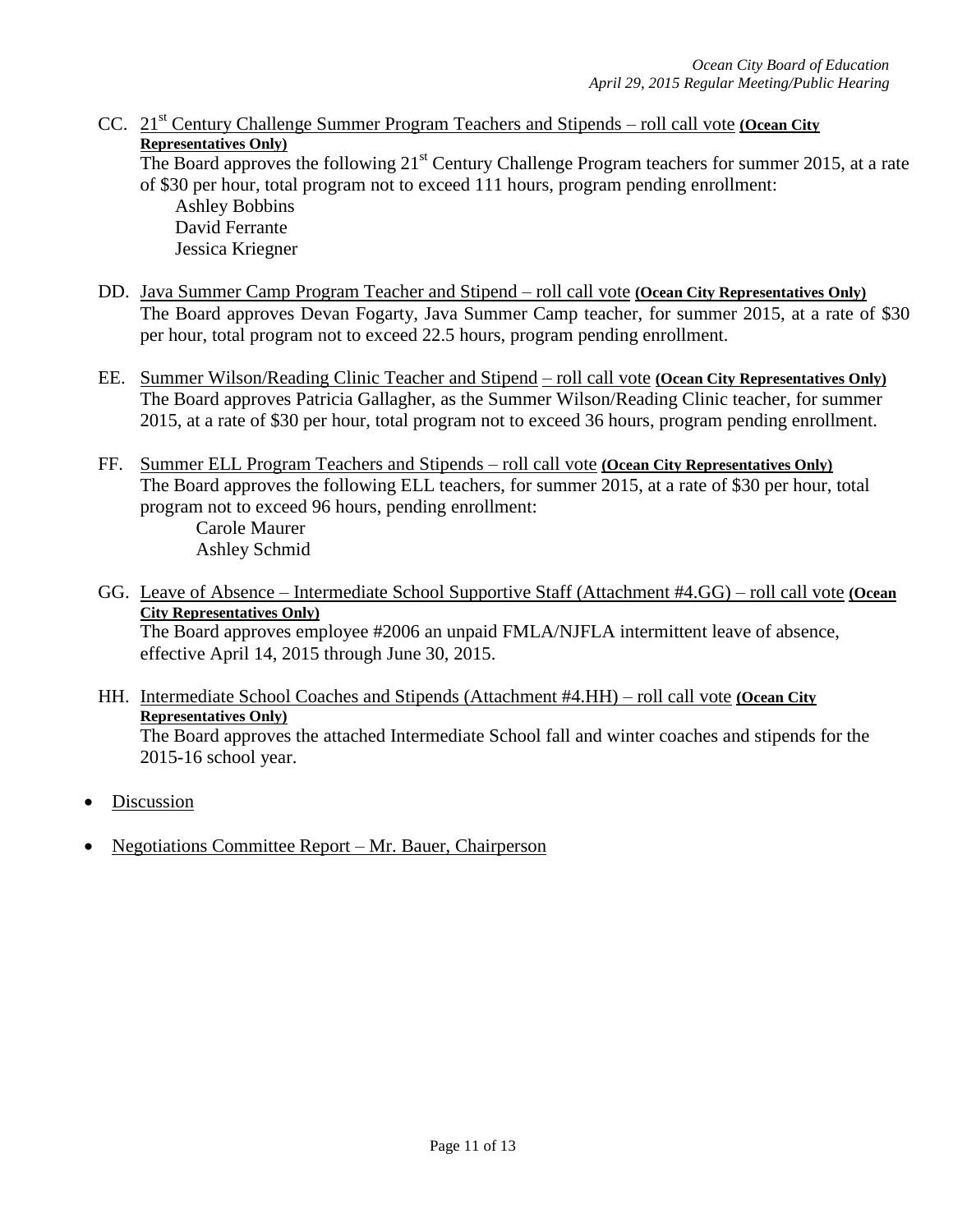## **5. Policy**

A. Policy – 1st Reading (Attachment #5.A)

The Board approves the following replacements, additions and/or deletions to the Board Policy and/or Regulation Manuals.

- New Policy 8635 Pupil Transportation Vehicles and School Buses
- B. Policies  $2^{nd}$  Reading (Attachment #5.B)

The Board approves the following replacements, additions and/or deletions to the Board Policy and/or Regulation Manuals.

- Revised Policies
	- 7510 Use of School Facilities
	- 8630 Bus Drivers/Bus Aide Responsibility
- C. Bylaw  $1^{st}$  Reading (Attachment #5.C)

The Board approves the following replacements, additions and/or deletions to the Board Bylaw.

- New Bylaw 0149 Dress and Grooming
- D. Bylaw  $2^{nd}$  Reading (Attachment #5.D)

The Board approves the following replacements, additions and/or deletions to the Board Bylaw.

- New Bylaw 0170 Use of Communication Technologies by Board Members
- Discussion
- Policy Committee Report Ms. Gallelli-Keyes, Chairperson